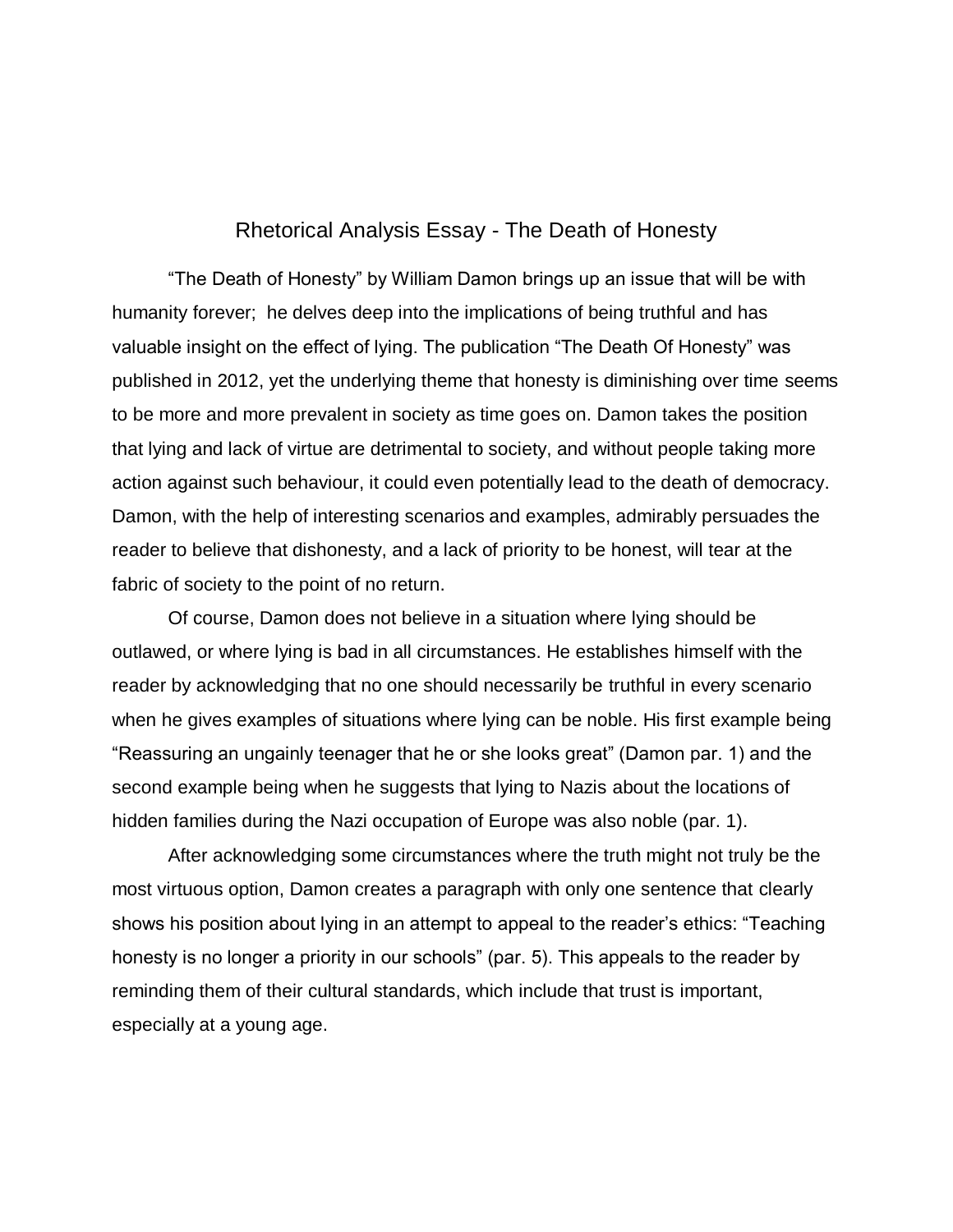Damon goes on to suggest that "No civilization can tolerate a fixed expectation of dishonest communications without falling apart from a breakdown in mutual trust" (par. 6). Damon attempts to justify this by saying that "people shun liars because they can't be trusted" (par. 6). As much of a stretch that it is to suggest that whole civilizations can crumble as a result of too much lying, Damon appeals to the reader's sense of logic when he backs up his statement by also suggesting that "people shun liars because they can't be trusted" (par. 6). He goes on the back up his position about trust and honesty by examining the importance honesty played on society throughout history; the Romans, Confusious, the Bible's Old Testament, and even Abraham Lincoln and George Washington are all used as examples that placed an importance on, or were commended for being honest.

After looking at the benefit of being honest and having integrity, Damon discusses the rationalizations of people within society to continue to be dishonest and even goes as far to say that people in contemporary life — such as lawyers, politicians, businessmen, and others—can be foolish to deal with all people in an honest way. He states that as a result of the continual lack of trust among people who lie, "The bounds of mutual moral obligation dissolve, and the laws of the jungle reemerge" (par. 9). "The laws of the jungle" in this case is a good example of Damon using pathos to create an emotional response. Most people would obviously find it hard to live in the jungle, and this example he used is an exaggeration for dramatic effect.

Damon believes society is at a tipping point, where people will soon no longer assume that anyone is truthful. And again, Damon makes use of a one sentence paragraph in an attempt to solidify his theory that civilization will crumble without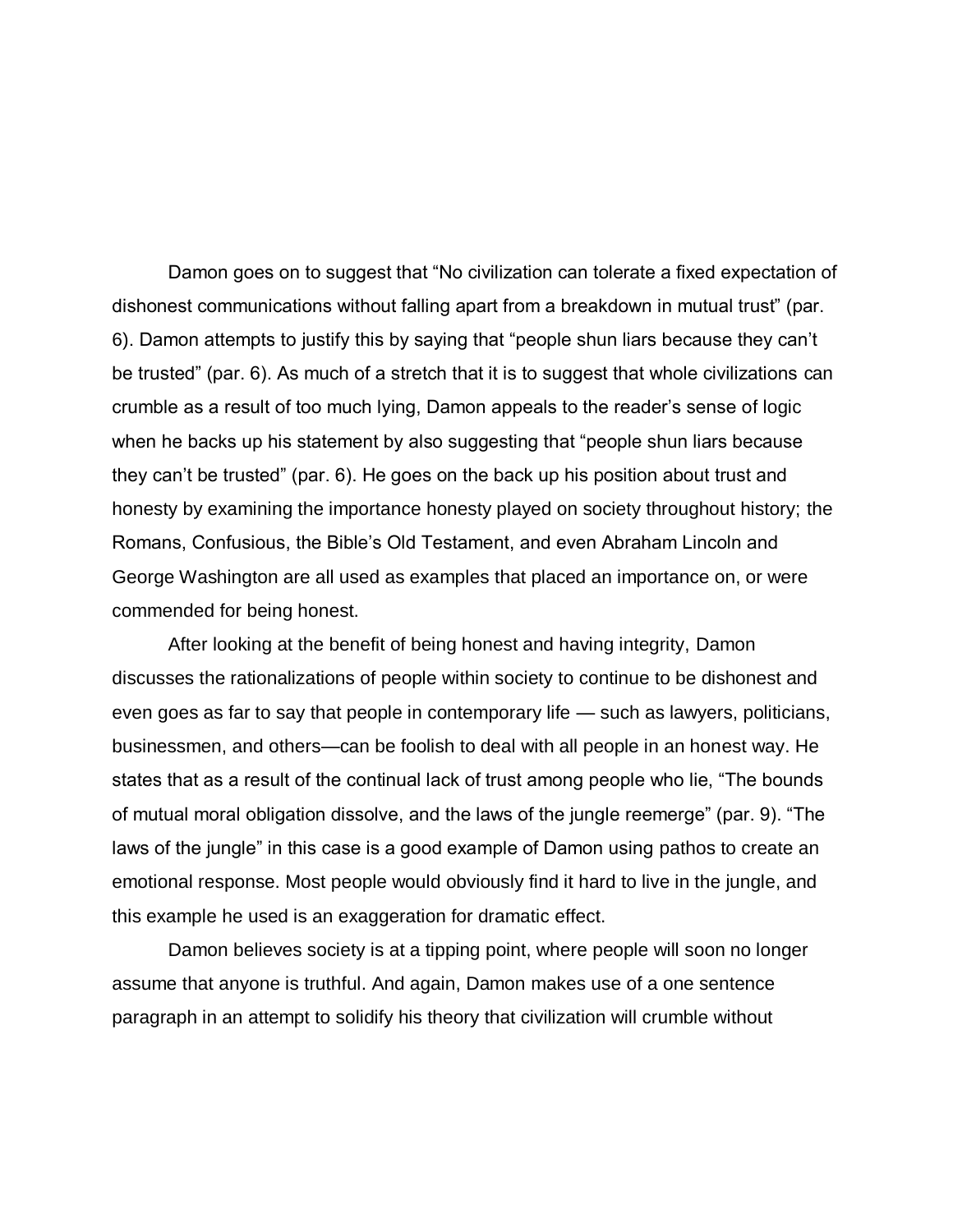honesty; "A basic intent to be truthful is required for all sustained civilized dealings" (par. 11).

Damon goes on to say that the news, political discourse, civic affairs, and most concerningly (especially for the young), the educational system have all lost credibility over the years. Damon appeals to the readers pathos, yet forgets to mention any logic in his examples. He simply states that things are bad, but does not back them up with evidence. As a reader, you might think that the educational system is fraught with cheating, but there is no mention of how common this type of occurrence is, or whether or not it happens less or more over time with consideration to the ratio of a growing world population. Damon does however, state that according to research, almost three quarters of American college students have admitted to cheating at least once on their academics prior to college—without any reference to where the research was conducted.

After showing some more prominent and recent instances of cheating in the educational system, Damon proposes that American school systems and policies are failing to properly deal with cheating as an issue. He says that "There is little consistency, coherence, or transparency in many school policies" (par. 21). After listing recent instances of cheating, this statement might seem to logically resonate with the reader, however, lacks to properly acknowledge how prevalent such instances occur.

"The problem here is the low priority of honesty in our agenda for schooling specifically and child-rearing in general" (par. 22) Damon says. Looking at this statement impartially, there might be low priority of honesty for schooling or there might be a lot of priority for honesty in schooling. However, the reader is likely to take his